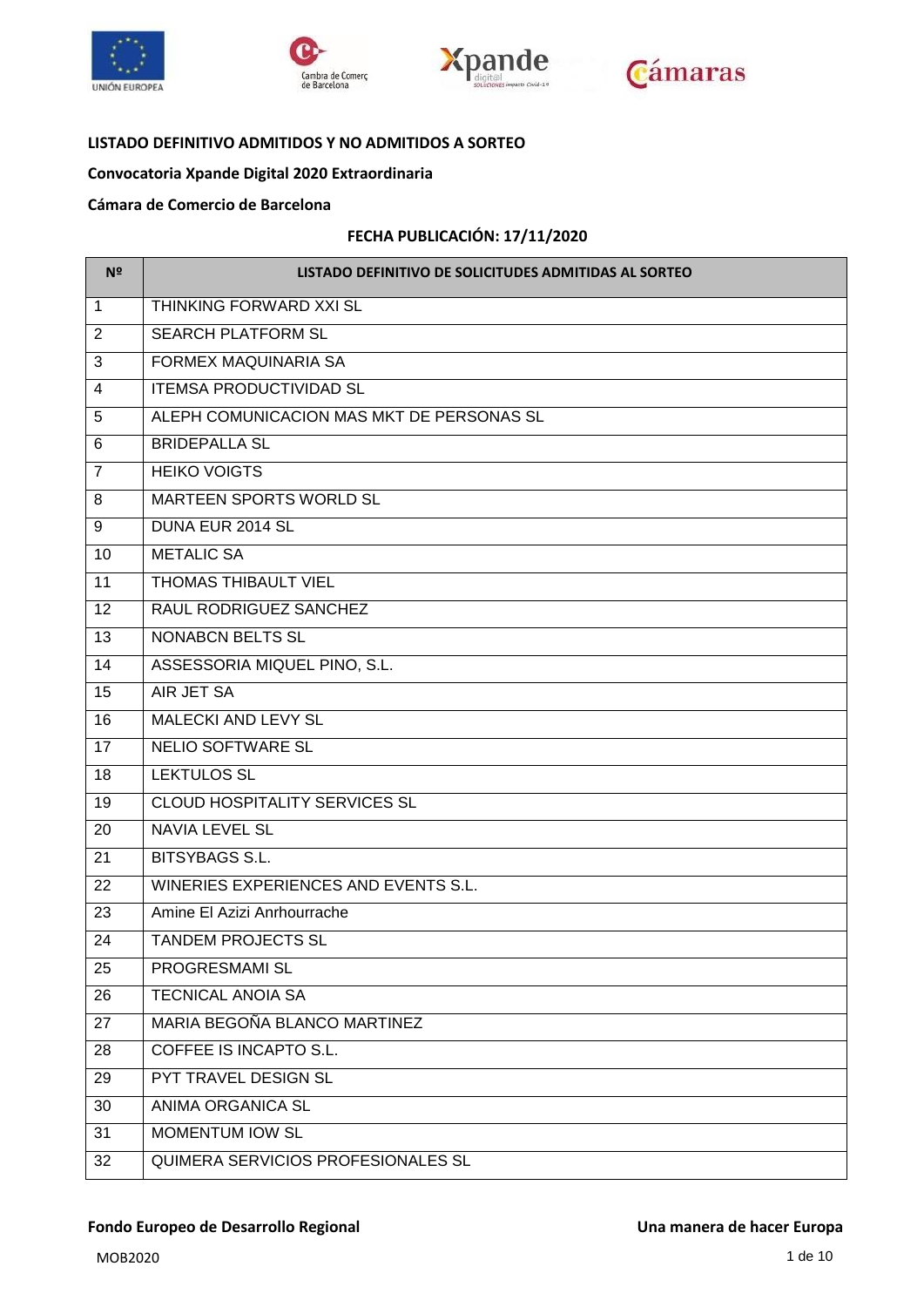

 $\overline{a}$ 







| Nº | LISTADO DEFINITIVO DE SOLICITUDES ADMITIDAS AL SORTEO |  |
|----|-------------------------------------------------------|--|
| 33 | <b>ESSEN IBERICA PRODUCTOS S.L.</b>                   |  |
| 34 | <b>ACTIVE WALLS SL</b>                                |  |
| 35 | DC FINE CHEMICALS SPAIN SL                            |  |
| 36 | <b>CHORDATA TECH SL</b>                               |  |
| 37 | FELIPE DE LA CRUZ GONZALEZ                            |  |
| 38 | <b>JULIA FERRER SOLER</b>                             |  |
| 39 | SOCIEDAD GESTORA EN HOSTELERIA E INMUEBLES S.L.       |  |
| 40 | <b>LOURDES REIXACH CASTANY</b>                        |  |
| 41 | RAMBLA ALTA SOCIEDAD LIMITADA                         |  |
| 42 | CONSULTORIA I TECNOLOGIA MC ASSOCIATS S.L.            |  |
| 43 | <b>TOURMALET 2015 SLU</b>                             |  |
| 44 | SHOULDERPOD SL                                        |  |
| 45 | NINASTUDIO SL                                         |  |
| 46 | DAC SERVICIOS ADMINISTRACION SL                       |  |
| 47 | <b>CUINA BARCELONA SL</b>                             |  |
| 48 | <b>FILINOX SA</b>                                     |  |
| 49 | MONTSERRAT OLIVEROS GONZALEZ                          |  |
| 50 | NUEVO TALLER DE JOYERIA SL                            |  |
| 51 | <b>TILBER SA</b>                                      |  |
| 52 | CHEF REINA S.L.                                       |  |
| 53 | CELLER CAL COSTAS S L                                 |  |
| 54 | <b>SKIN DIGITAL VENTURES SL.</b>                      |  |
| 55 | <b>TECNOCUT SL</b>                                    |  |
| 56 | <b>JAUME GIRO I GIRO SL</b>                           |  |
| 57 | ONA PAGES NAVARRO                                     |  |
| 58 | LABORATORIO PLUSCOLOR SL                              |  |
| 59 | ALYARA TECHNOLOGIES S.L.                              |  |
| 60 | OLGA DENGINA ZUBOVA                                   |  |
| 61 | <b>SCOTT ALAN CLEVERDON</b>                           |  |
| 62 | ANDREU OSO AYETE                                      |  |
| 63 | EDIT ONLINE MEDIA SL                                  |  |
| 64 | <b>ROVASI SL</b>                                      |  |
| 65 | XEMIVICA DISTRIBUCIO S.L.                             |  |
| 66 | MONTAGEN & KABELTECHNIK SL                            |  |
| 67 | <b>GUAGONMA S.L.</b>                                  |  |
| 68 | ALOS IDEES SLL                                        |  |
| 69 | ANDREU GRIÑO CABECERAN                                |  |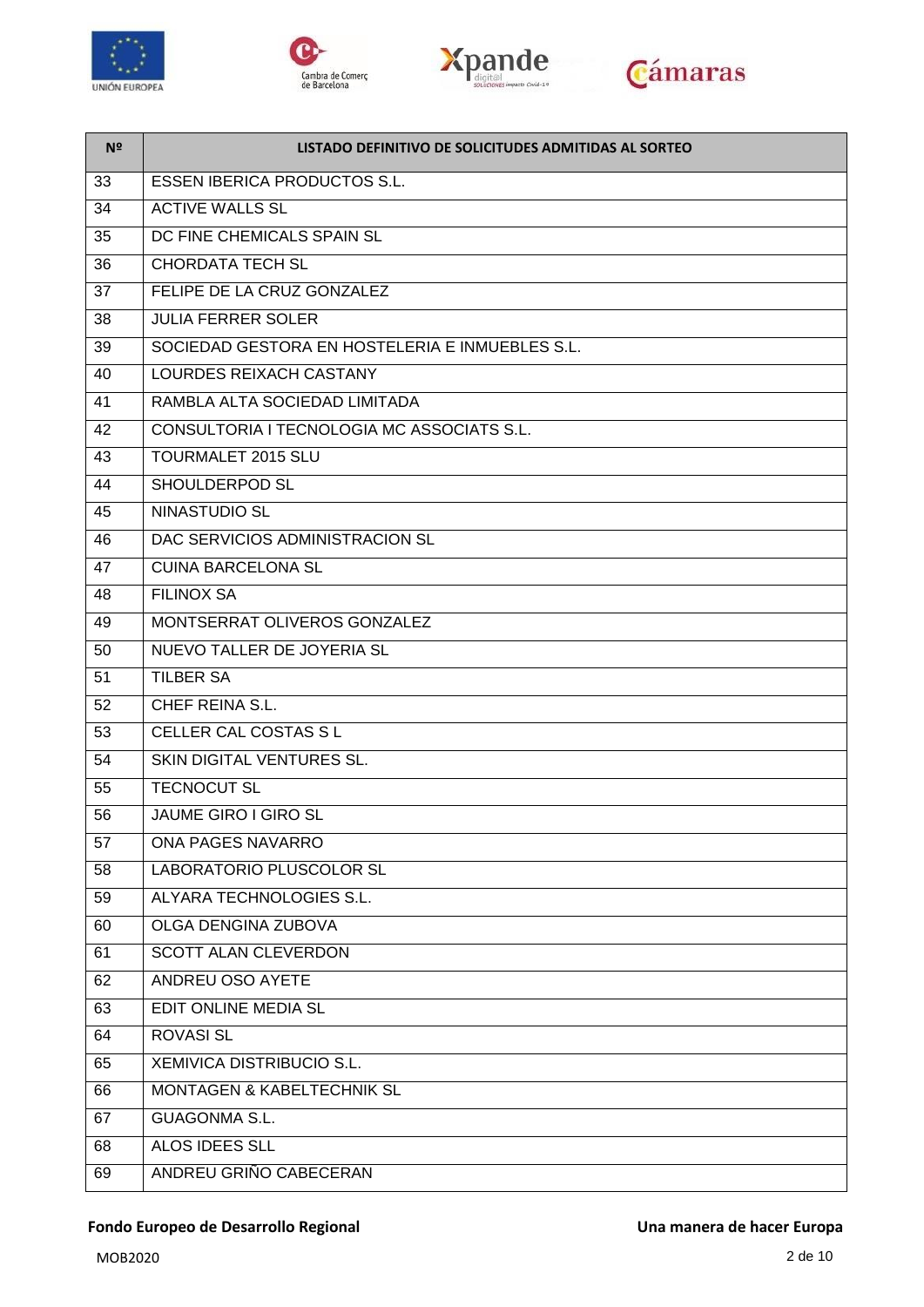







| N <sup>o</sup>  | LISTADO DEFINITIVO DE SOLICITUDES ADMITIDAS AL SORTEO |
|-----------------|-------------------------------------------------------|
| 70              | Viajes Culturales Centro Europeo S.L.                 |
| 71              | SALUD E IMAGINACIÓN, SL                               |
| 72              | <b>AREAVISUAL PROJECT SLU</b>                         |
| $\overline{73}$ | <b>OMAR MIGUEL MARTIN</b>                             |
| $\overline{74}$ | ARTEC3BARCELONA SL                                    |
| 75              | IDIBAIX engineering, s.l.                             |
| 76              | <b>MAGNIFIC MOTIVATION, S.L</b>                       |
| 77              | COLVA 2001 SL                                         |
| 78              | DEBBY MARIA ELISABETH GROOTEMAN                       |
| 79              | <b>UNISON ROUTES, S.L.</b>                            |
| 80              | <b>SONIA GRAU CONESA</b>                              |
| 81              | BIT GENOMA DIGITAL SOLUTIONS S.L.                     |
| 82              | <b>NEXXIUM CAPITAL S.L.</b>                           |
| 83              | <b>UNIKS APP SL</b>                                   |
| 84              | TBI BIZZ MATCHES S.L.                                 |
| 85              | SONDA PRODUCTIONS SL                                  |
| 86              | <b>JOAN CARLES IGLESIAS SERRA</b>                     |
| 87              | LA FONDA DE CANTONI SL                                |
| 88              | <b>GRUPO HOSTIENDA S.L</b>                            |
| 89              | <b>INDUSTRIAS BARCEPAL SL</b>                         |
| 90              | <b>ARTESTA STORE S.L.</b>                             |
| 91              | DIVERSITY APPS, S.L.                                  |
| 92              | PLATJA D'ARNAFONA SL                                  |
| 93              | <b>CUABAR BARCELONA SL</b>                            |
| 94              | <b>OENTOURS SL</b>                                    |
| 95              | <b>COVACALELLA SL</b>                                 |
| 96              | <b>VALOM SL</b>                                       |
| 97              | <b>SUSAN STELA SA</b>                                 |
| 98              | BEGOÑA LOPEZ CORBERO                                  |
| 99              | BARANGE-BRUN, S.L                                     |
| 100             | COMPANYIA CERVESERA DEL MONTSENY S.L.                 |
| 101             | <b>VIATGES TERMETOURS SLU</b>                         |
| 102             | CENTROMEDIACIONBARCELONA SL                           |
| 103             | TARPUNA, SCCL                                         |
| 104             | RECAREDO MATA CASANOVAS SA                            |
| 105             | ESTUDI CARMEL AUDIOVISUALS SL                         |
| 106             | <b>SUPERTRONIC SA</b>                                 |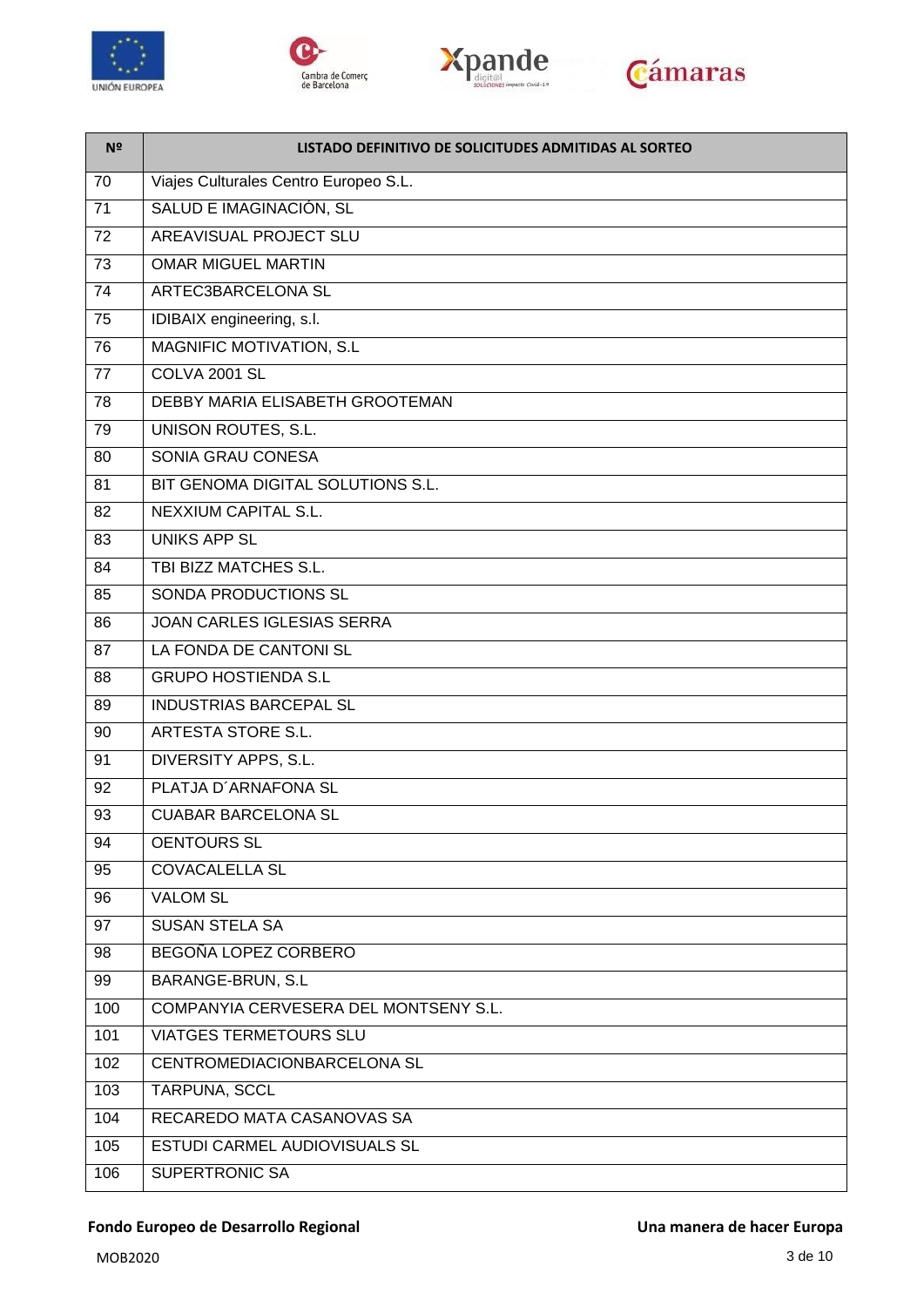

 $\blacksquare$ 







| Nº  | LISTADO DEFINITIVO DE SOLICITUDES ADMITIDAS AL SORTEO |
|-----|-------------------------------------------------------|
| 107 | <b>MAPRIPSA EUROPE SA</b>                             |
| 108 | <b>INSERCOOP SCCL</b>                                 |
| 109 | DYNAMOI ENTERTAINMENTS, SL                            |
| 110 | <b>ECOENERGY DIRECT SL</b>                            |
| 111 | <b>GIROPREVEN SL</b>                                  |
| 112 | CONFECCIONES GARI GIMENO, S.L.                        |
| 113 | <b>MISUI JEWELERS SL</b>                              |
| 114 | <b>COMBAKETT SL</b>                                   |
| 115 | EUZOO SL                                              |
| 116 | <b>QUALITY BLENDS SL</b>                              |
| 117 | <b>NJOY FAMILY SERVICES S.L.</b>                      |
| 118 | <b>IMPETUX OPTICS SL</b>                              |
| 119 | <b>VILANOVA PARK S.A.</b>                             |
| 120 | DEPOSITO DENTAL PLUS SL                               |
| 121 | CONSTRUCCIONES METALICAS JOSE BARBERAN SA             |
| 122 | DRIVING EVENTS LOGISTICS SL                           |
| 123 | <b>DRIVING EVENTS SLU</b>                             |
| 124 | HILL PLANET S.L.                                      |
| 125 | <b>BERNHER SAU</b>                                    |
| 126 | <b>GRUPO NS BARCELONA SL</b>                          |
| 127 | <b>SILVER SANZ SA</b>                                 |
| 128 | <b>NIRBAK ELECTRONIC SL</b>                           |
| 129 | CHR LEGAL 2015 SLP                                    |
| 130 | <b>RITA TRIP S.L.</b>                                 |
| 131 | <b>HORUS TU ASESORIA &amp; GESTORIA S.L.</b>          |
| 132 | STRESS & ADRENALINA SLU                               |
| 133 | LAURA JULIANA RODRIGUEZ PEÑA                          |
| 134 | CAFF, S.L.                                            |
| 135 | <b>SWAP FAMILY S.L.</b>                               |
| 136 | <b>ARTYPLAN SL</b>                                    |
| 137 | <b>GRAFIQUES FERPALA SL</b>                           |
| 138 | <b>VIATGES INDIC 2 SL</b>                             |
| 139 | ABACO DISSENY FLORAL, S.L.                            |
| 140 | <b>CHARLOTTE JAYNE GREEN</b>                          |
| 141 | <b>CARLOS FABIAN SANCHIS</b>                          |
| 142 | FAT SOLUCIONES DE CORTE SL                            |
| 143 | MELANIA QUESADA FERNANDEZ                             |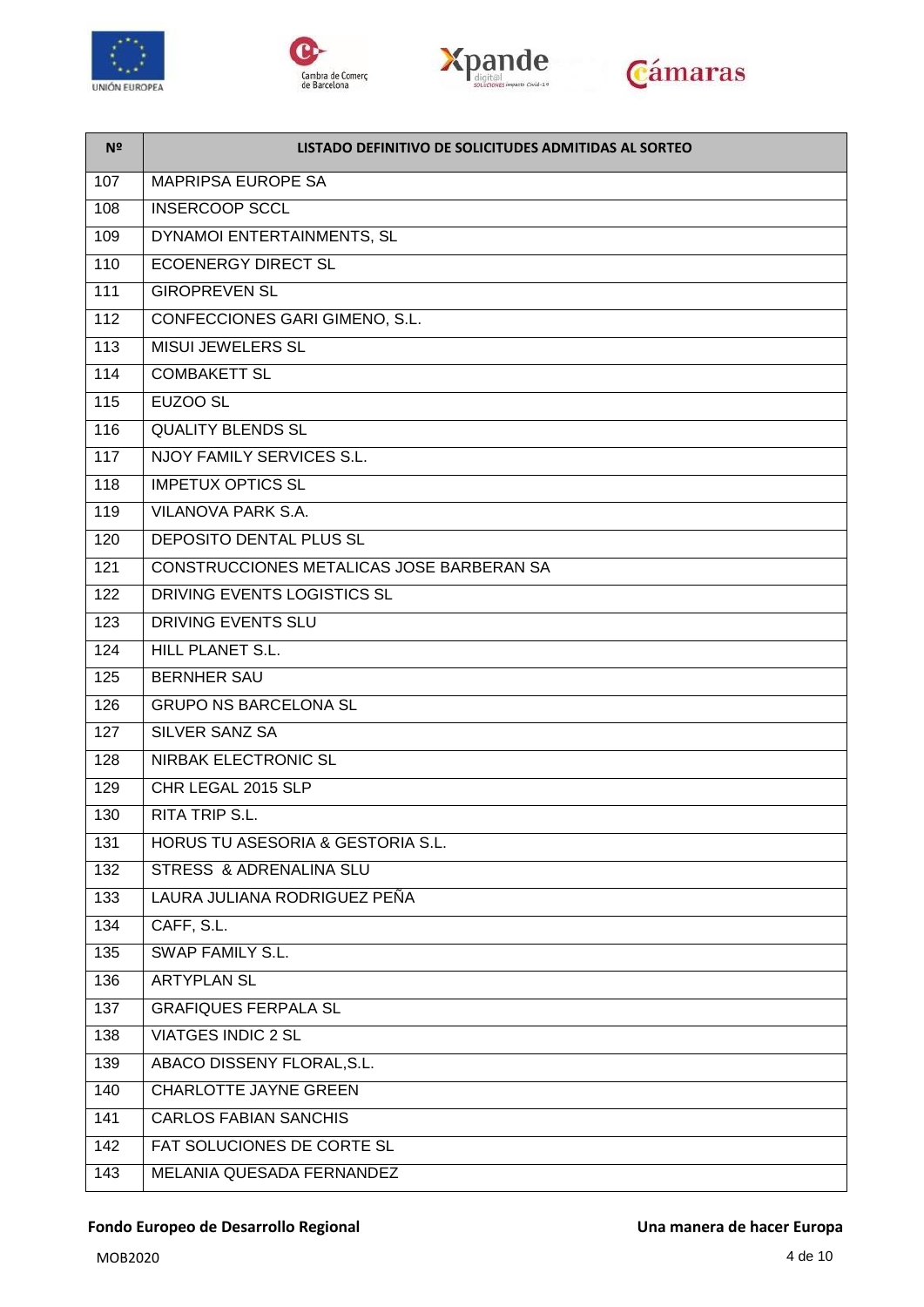







| Nº  | LISTADO DEFINITIVO DE SOLICITUDES ADMITIDAS AL SORTEO |  |
|-----|-------------------------------------------------------|--|
| 144 | UNITED SOFTWARE FACTORY IBERIA SL                     |  |
| 145 | ROGER FIGUEROLA BUSQUETS                              |  |
| 146 | <b>ARCASA &amp; APETITO SL</b>                        |  |
| 147 | <b>KAPTIVA SPORTS SL</b>                              |  |
| 148 | ADRIAN INFANTE SEGOVIA                                |  |
| 149 | <b>BALLARA SL</b>                                     |  |
| 150 | <b>KREATLABS SOLUTIONS, S.L.</b>                      |  |
| 151 | NOVASONIX TECHNOLOGY SL                               |  |
| 152 | SOCIEDAD ANONIMA COTTET                               |  |
| 153 | AYC CREACIONS 2018 S.L.                               |  |
| 154 | <b>CATWINES SELECCIO SL</b>                           |  |
| 155 | CLICKEMPLEO S.L.                                      |  |
| 156 | <b>AMALIA FAROUSSI</b>                                |  |
| 157 | CASA RIERA ORDEIX DE VIC S.L.                         |  |
| 158 | <b>BRANDYOURSHOES SL</b>                              |  |
| 159 | <b>MARC GRIVE AGUSTI</b>                              |  |
| 160 | <b>MECBA SA</b>                                       |  |
| 161 | SOLRAC COATINGS SL                                    |  |
| 162 | <b>TRONCO DEL BOSQUE SL</b>                           |  |
| 163 | <b>RIBES Y CASALS SA</b>                              |  |
| 164 | <b>LUGARIS APARTMENTS SL</b>                          |  |
| 165 | <b>NORDLOGWAY SL</b>                                  |  |
| 166 | Laguarda Joiers SL                                    |  |
| 167 | <b>JOSE CORBETO LLEDO</b>                             |  |
| 168 | <b>BERNEDA SAU</b>                                    |  |
| 169 | <b>V&amp;V STROKERS BCN SL</b>                        |  |
| 170 | <b>CADEPA GLOBAL PACKAGING SL</b>                     |  |
| 171 | Garage51 Entertainment S.L.                           |  |
| 172 | FRANCESC RIBERA, LLITS I LLEURE S.L.                  |  |
| 173 | DISCMEDI, S.A.                                        |  |
| 174 | PRODUCTES DEL MOIANES SL                              |  |
| 175 | <b>NOVA CETEB S.L.</b>                                |  |
| 176 | <b>AGENCIA NORD SL</b>                                |  |
| 177 | <b>ECOMETHICS S.L.</b>                                |  |
| 178 | FACILITY MANAGEMENT PARA INFRAESTRUCTURAS CRITICAS SL |  |
| 179 | FULL BGM 2002 CORREDURIA D'ASSEGURANCES, S.L.         |  |
| 180 | STAR TEXTIL, SA                                       |  |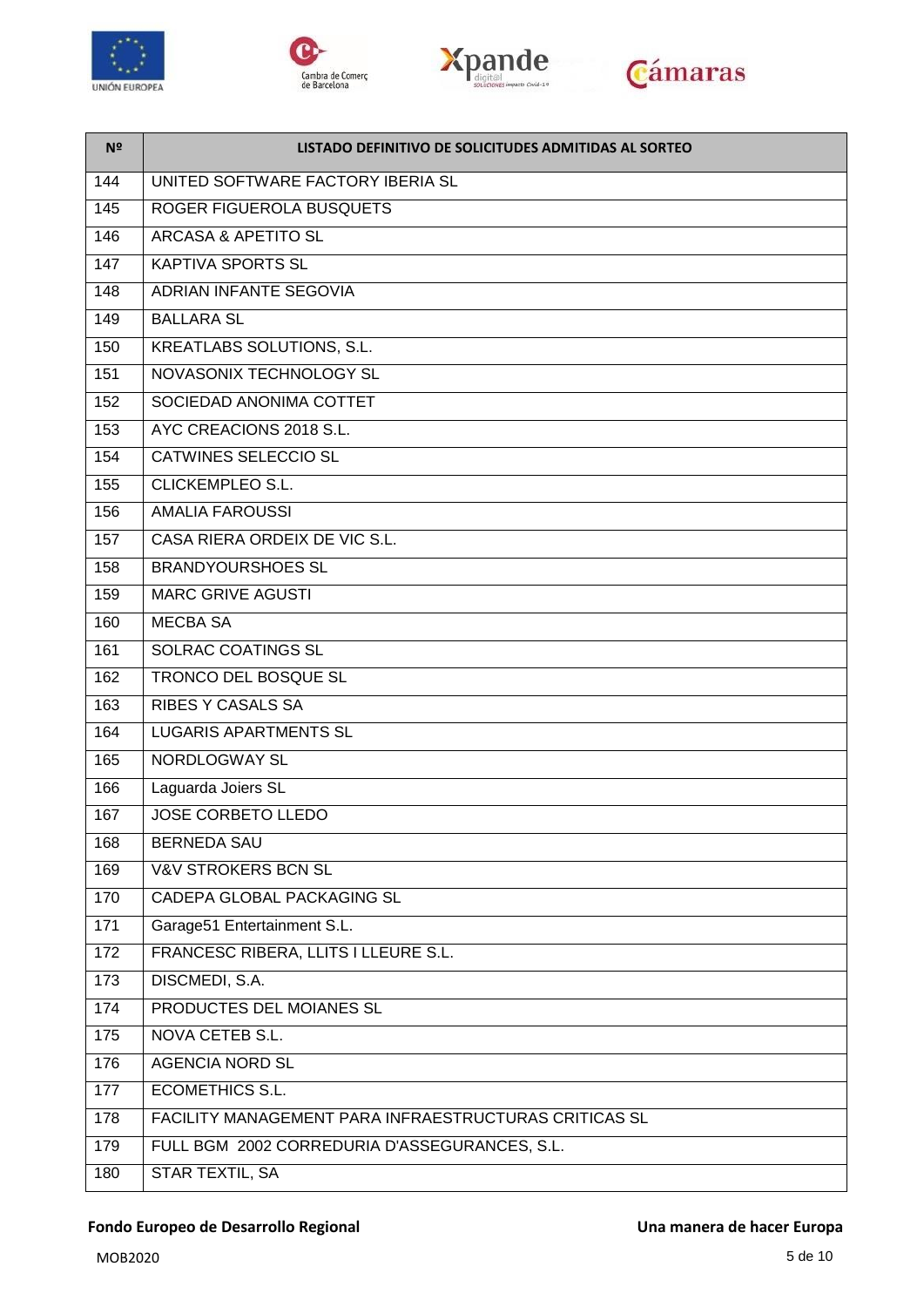







| N <sup>2</sup> | LISTADO DEFINITIVO DE SOLICITUDES ADMITIDAS AL SORTEO |  |
|----------------|-------------------------------------------------------|--|
| 181            | JYJSOY, SL                                            |  |
| 182            | <b>CONTROL DE CAMBIOS SL</b>                          |  |
| 183            | <b>UDON FRANCHISING SL</b>                            |  |
| 184            | <b>FRANCESC PALAU ESTEVE</b>                          |  |
| 185            | OSCAR RODRIGUEZ BESTEIRO                              |  |
| 186            | EKATERINA BACHURINA                                   |  |
| 187            | SERRANO I PEDROL ASSOCIATS SL                         |  |
| 188            | <b>EXCLUSIVAS GRAU SL</b>                             |  |
| 189            | LA PATENTE BARCELONA SL                               |  |
| 190            | <b>SUSTEC OUTSOURCING SL</b>                          |  |
| 191            | CARLOS GARRIDO CASTAÑO                                |  |
| 192            | <b>GLOWMAKER S.L.</b>                                 |  |
| 193            | <b>CATERING ARCASA SL</b>                             |  |
| 194            | <b>ELENA IVANOVA</b>                                  |  |
| 195            | NOELIA RIVAS RIDRUEJO                                 |  |
| 196            | JULIEN FLORENT MALMONT                                |  |
| 197            | OZONOAPPS, S.L.                                       |  |
| 198            | ROBERTO ANDRES SAAVEDRA FERNANDEZ                     |  |
| 199            | <b>NAUTALABS SERVICES SL</b>                          |  |
| 200            | <b>WOONEST SPAIN SL</b>                               |  |
| 201            | <b>JOSE MIGUEL FORTIS QUIÑOS</b>                      |  |
| 202            | <b>BARCELONA ANIMACIO SL</b>                          |  |
| 203            | <b>CORRIE BAIN CATRINA</b>                            |  |
| 204            | <b>ESTUDI FINANCER GS CAPITAL S.L.</b>                |  |
| 205            | 1 HOUR EXPERTS S.L.                                   |  |
| 206            | <b>GESTIONS I SERVEIS DOGAR SL</b>                    |  |
| 207            | COMTELIA CONSULTING GROUP SL                          |  |
| 208            | <b>MARTIN TORRES MATA</b>                             |  |
| 209            | MERCAT INMOBILIARI CATALA SL                          |  |
| 210            | MARCIA PAOLA RODRIGUEZ BRICEÑO                        |  |
| 211            | <b>COMGRAFIC SA</b>                                   |  |
| 212            | <b>JORGE MAGEM RAURELL</b>                            |  |
| 213            | SIVERUS S.L.                                          |  |
| 214            | MASIA CAN RODA VINYES I VINS SL                       |  |
| 215            | TALENT UP SOURCING S.L.                               |  |
| 216            | EFICIENCIA Y TECNOLOGIA SA                            |  |
| 217            | <b>VIAJES ALEMANY SA</b>                              |  |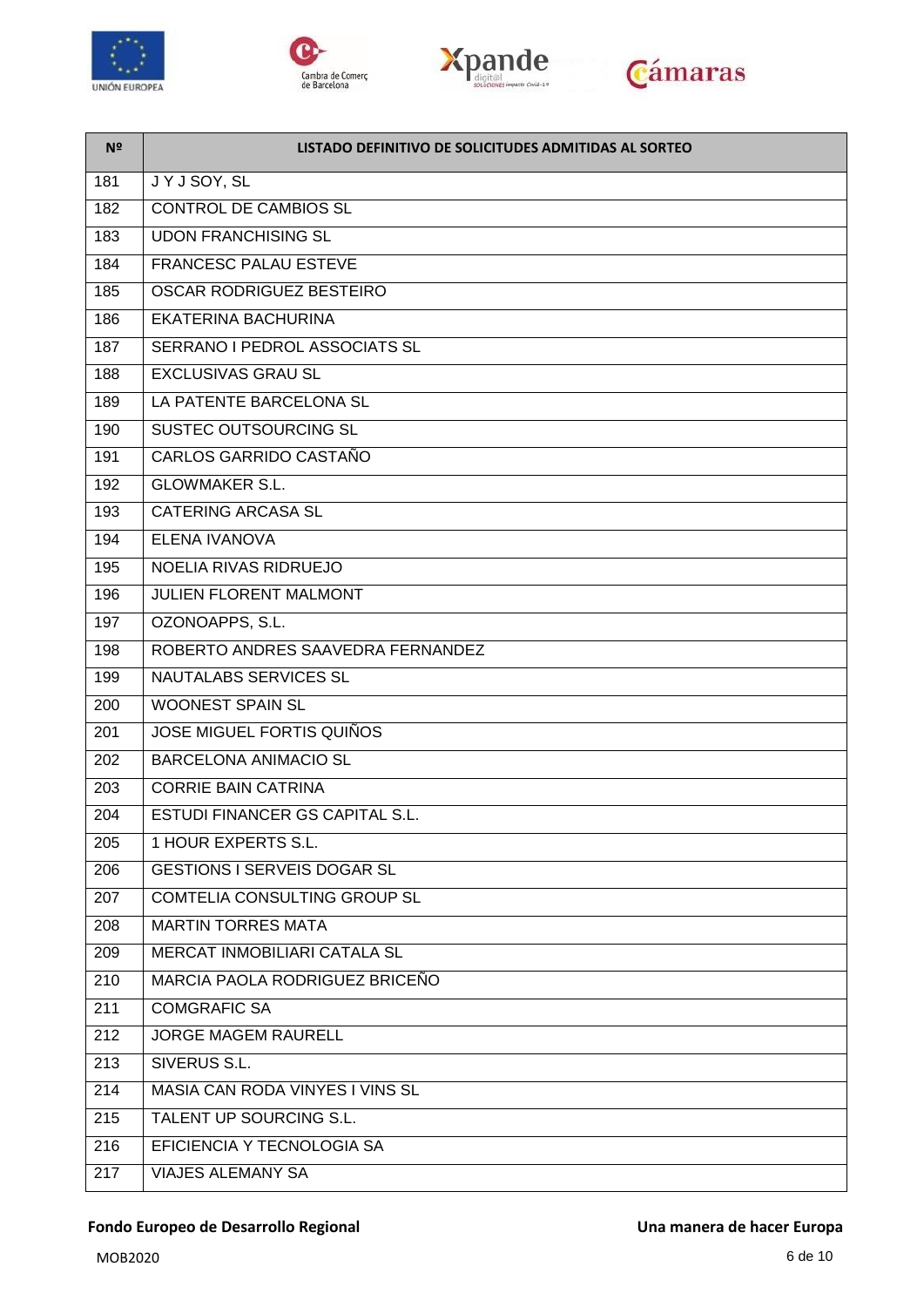







| N <sup>o</sup> | LISTADO DEFINITIVO DE SOLICITUDES ADMITIDAS AL SORTEO |
|----------------|-------------------------------------------------------|
| 218            | ROGER JAUME BRUMWELL GUILERA                          |
| 219            | <b>INDUSTRIA GRAFICA FERRER COLL SL</b>               |
| 220            | KANGURA PORTABEBES SL                                 |
| 221            | PIJAMA CREATIVE PRODUCTION STUDIO SL                  |
| 222            | NOVASONIX BEAUTY&SPORT S.L.                           |
| 223            | <b>JOAN MARC ORTIZ RADIO</b>                          |
| 224            | COMPAÑIA INDUSTRIAL REMOLQUES SL                      |
| 225            | <b>BAMBOO ACADEMY S.L.</b>                            |
| 226            | <b>EVENTO EMPRESA BCN SL</b>                          |
| 227            | <b>CENTRAL BAR SA</b>                                 |
| 228            | <b>SADEVE SA</b>                                      |
| 229            | <b>GESTIHOTELS ALEGRIA SL</b>                         |
| 230            | <b>JORDI FELIU SALRACH</b>                            |
| 231            | SABANA LABS S.L.                                      |
| 232            | STEKNOS GLOBAL SOLUTIONS S.L.                         |
| 233            | SKINANDSOUL S.L.                                      |
| 234            | <b>DATALI GROUP S.L.</b>                              |
| 235            | SHOTL TRANSPORTATION SL                               |
| 236            | <b>BODEGAS PUIGGROS SL</b>                            |
| 237            | <b>LABORATORIOS EURISKO SL</b>                        |
| 238            | <b>ECOPLASTIC DESIGN S.L.</b>                         |
| 239            | <b>ROVIRA CB</b>                                      |
| 240            | Findjob, S.L                                          |
| 241            | <b>LINKIA TALENTIA SL</b>                             |
| 242            | PENGUIN VILA S.L.                                     |
| 243            | NODES ECOM GROUP SL                                   |
| 244            | PELABERN SL                                           |
| 245            | <b>RESTA CLASSIC SL</b>                               |
| 246            | SILVIA VIÑARTA CUSI                                   |
| 247            | MAITENA IBERICA S.L.                                  |
| 248            | LAURA DE BONIS FREIXES                                |
| 249            | PRENSOLAND SA                                         |
| 250            | CARMEN BLAZQUEZ CAMPOS                                |
| 251            | <b>CONSTRUGESTIO KARTUK SL</b>                        |
| 252            | <b>MON REHABILITACIO SL</b>                           |
| 253            | ALDAY CASTELLBISBAL, S.L.                             |
| 254            | <b>COMTEC QUALITY SA</b>                              |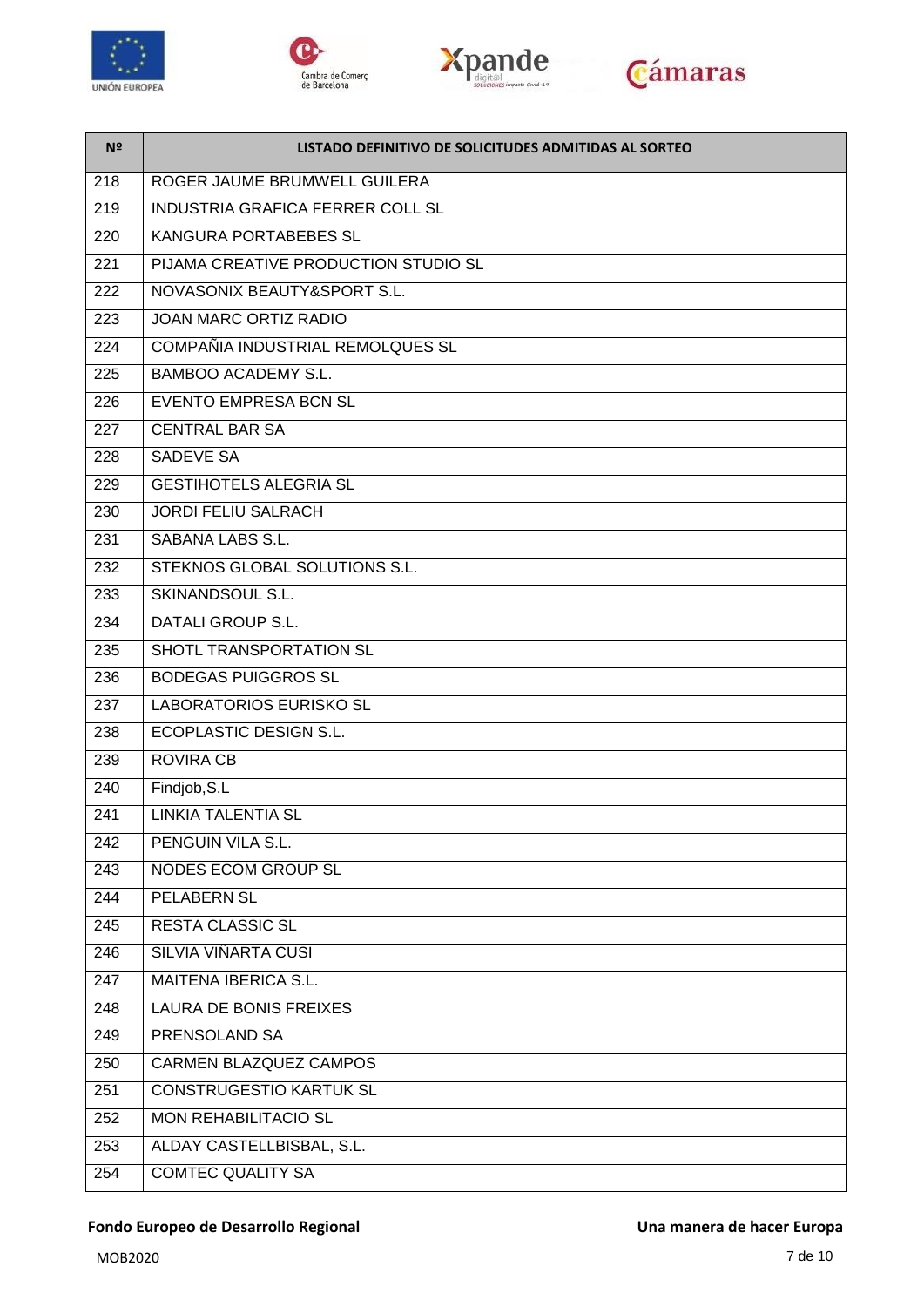

 $\blacksquare$ 







| N <sup>2</sup> | LISTADO DEFINITIVO DE SOLICITUDES ADMITIDAS AL SORTEO |
|----------------|-------------------------------------------------------|
| 255            | <b>AUTOCARS CALELLA SL</b>                            |
| 256            | TECFLUID, S.A.                                        |
| 257            | <b>SENLIMA STORE S.L.</b>                             |
| 258            | LIFE FUTBOL SYSTEM S.L.                               |
| 259            | <b>GLOBAL DISPLAY SL</b>                              |
| 260            | <b>FROM2 TRAVEL AGENCY SL</b>                         |
| 261            | AUTOCARES IZARO S.A                                   |
| 262            | PROTON EUROPE S.L.                                    |
| 263            | CEJN IBERICA, S.L.U.                                  |
| 264            | DESTIL.LERIES MARESME BRANDS SL                       |
| 265            | JUAN JOSÉ ANGUERA VIVÓ                                |
| 266            | DESIGN & SOLUTIONS INTHE NETWORK SL                   |
| 267            | <b>MARFINA SL</b>                                     |
| 268            | MIGUEL ANGEL CARRONE                                  |
| 269            | <b>AESTHETIC RENT SL</b>                              |
| 270            | <b>SURF SPOT MADRID S.L.</b>                          |
| 271            | CALLIS LOPEZ MATEU GESTION EMPRESARIAL S.L.           |
| 272            | SPAIN PROJECT BIENE MAYA SL                           |
| 273            | <b>CARLOS ESTRADA SAIZ</b>                            |
| 274            | PEXAMAMIA SL                                          |
| 275            | SOFTOVI S.L.                                          |
| 276            | <b>DEVELCOM TRES SL</b>                               |
| 277            | <b>INGECO VALLES SL</b>                               |
| 278            | FUNDACIO SCIO HUB DE CONOCIMIENTO                     |
| 279            | ORVITEC ASSESORAMENT SL                               |
| 280            | MAS BERTRAN VITICULTORS SL                            |
| 281            | <b>BUFET MIRABELL GUERIN SLP</b>                      |
| 282            | <b>BEMIRMA SL</b>                                     |
| 283            | Arquitectura Urbana Barcelona SL                      |
| 284            | AILANTHUS ALTISSIMA SL                                |
| 285            | <b>GAMO OUTDOOR SL</b>                                |
| 286            | MIREIA DOMENECH PALLARES                              |
| 287            | MIRIAM VILARO LEON                                    |
| 288            | MIUEL LUIS MARTIN GOULA                               |
| 289            | CYP ASSESSORS VILAFRANCA SL                           |
| 290            | RED CSM 2020, S.L                                     |
| 291            | EIRAS CAPITAL S.L.                                    |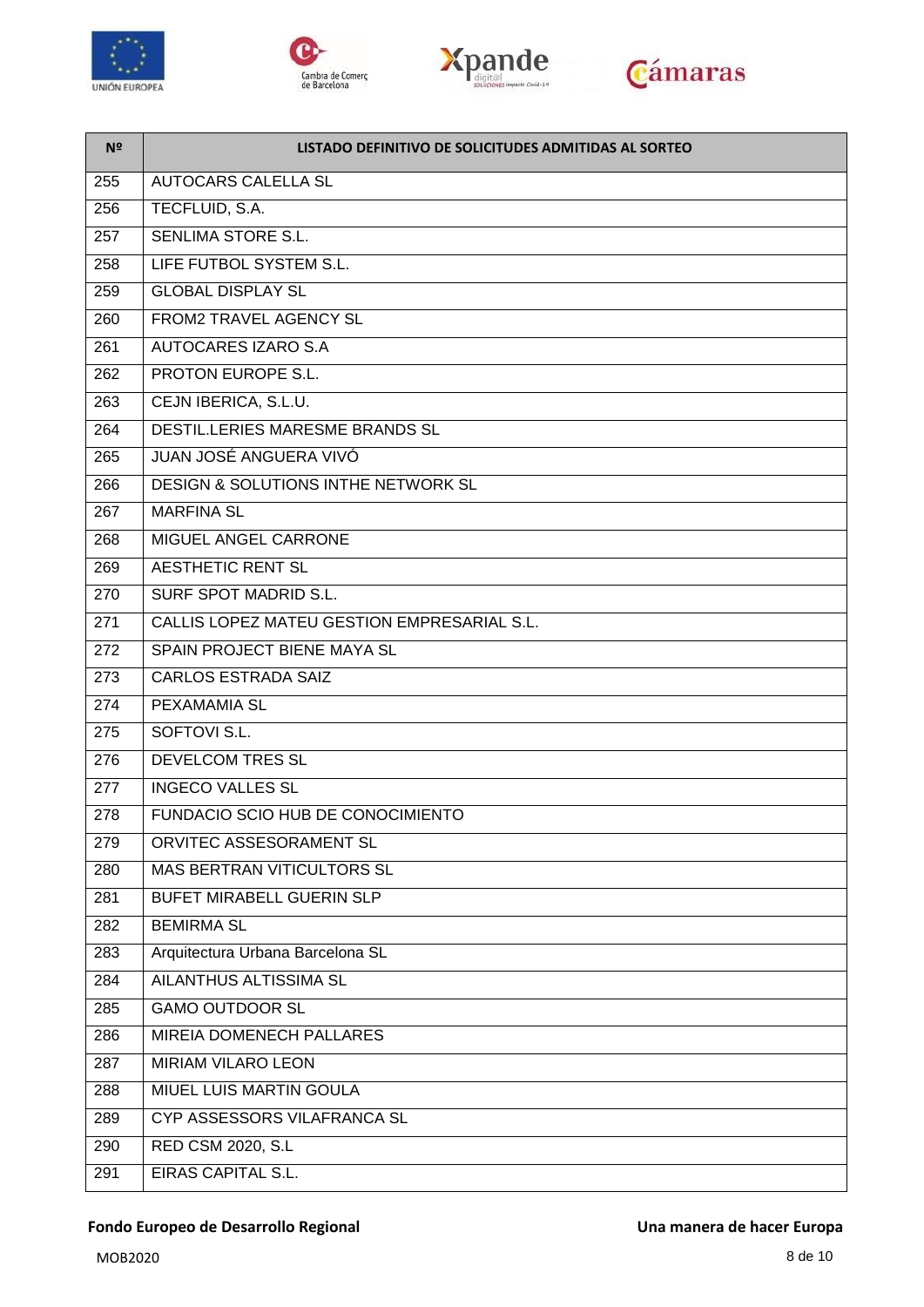







| N <sup>2</sup>   | LISTADO DEFINITIVO DE SOLICITUDES ADMITIDAS AL SORTEO |
|------------------|-------------------------------------------------------|
| 292              | <b>EGLOBE INTERMODAL SA</b>                           |
| 293              | <b>GRUP - AIR SOCIEDAD ANONIMA</b>                    |
| 294              | <b>EMELEC VIASCOM S A</b>                             |
| 295              | <b>GESTIHOTELS SANTA SUSANNA S.L.</b>                 |
| 296              | <b>LOFT STATION SL</b>                                |
| 297              | CYP ASSESSORS MONTBLANC, S.L.                         |
| 298              | ARTEMIS-GYMKHANAS BARCELONA SL                        |
| 299              | BERT I GRI, SL                                        |
| 300              | ELECTRICIDAD VERDU S.A                                |
| 301              | <b>J TRIAS SL</b>                                     |
| 302              | <b>DIAGONAL MEDICAL ESTHETIC SL</b>                   |
| 303              | <b>FUMANYA SA</b>                                     |
| 304              | <b>CASA SEUMA SL</b>                                  |
| 305              | <b>BOAVIT NUTRITION SL</b>                            |
| 306              | LIVE BARCELONA SL                                     |
| 307              | Market Avenue, S.L                                    |
| 308              | CHELOR GRUPO NORISMA SL                               |
| 309              | MERCAT IMMOBILIARI CATASTRAL S.L.                     |
| 310              | PEIXOS BOTELLO SL                                     |
| 311              | <b>LUMA DIGITAL S.L.</b>                              |
| $\overline{312}$ | <b>EIX ESTELS SL</b>                                  |
| 313              | <b>CONSUELO DIAZ JIMENEZ</b>                          |
| 314              | <b>CREATIVE HUB SL</b>                                |
| 315              | LA PERA AL VINO S.L.                                  |
| 316              | <b>BLOOMINT DESIGN SL</b>                             |
| 317              | <b>ESTUDI CONRAD SL</b>                               |
| 318              | <b>GRAFIME DIGITAL SL</b>                             |
| 319              | <b>ASTON TRADUCCIONES SL</b>                          |
| 320              | ALEX PAGES GOMEZ                                      |
| 321              | <b>BMG PRIME GESTIO SL</b>                            |
| 322              | <b>UBEDA I REVERTER SCP</b>                           |
| 323              | MARIA AMENGUAL SASTRE                                 |
| 324              | <b>SOLVASA SL</b>                                     |
| 325              | DREAM WALKING CLOSET S.L.                             |
| 326              | OLIVIAS SELECCIONS SL                                 |
| 327              | <b>VIATGES PERLA TOURS SL</b>                         |
| 328              | MAITE FELICES PEREZ                                   |